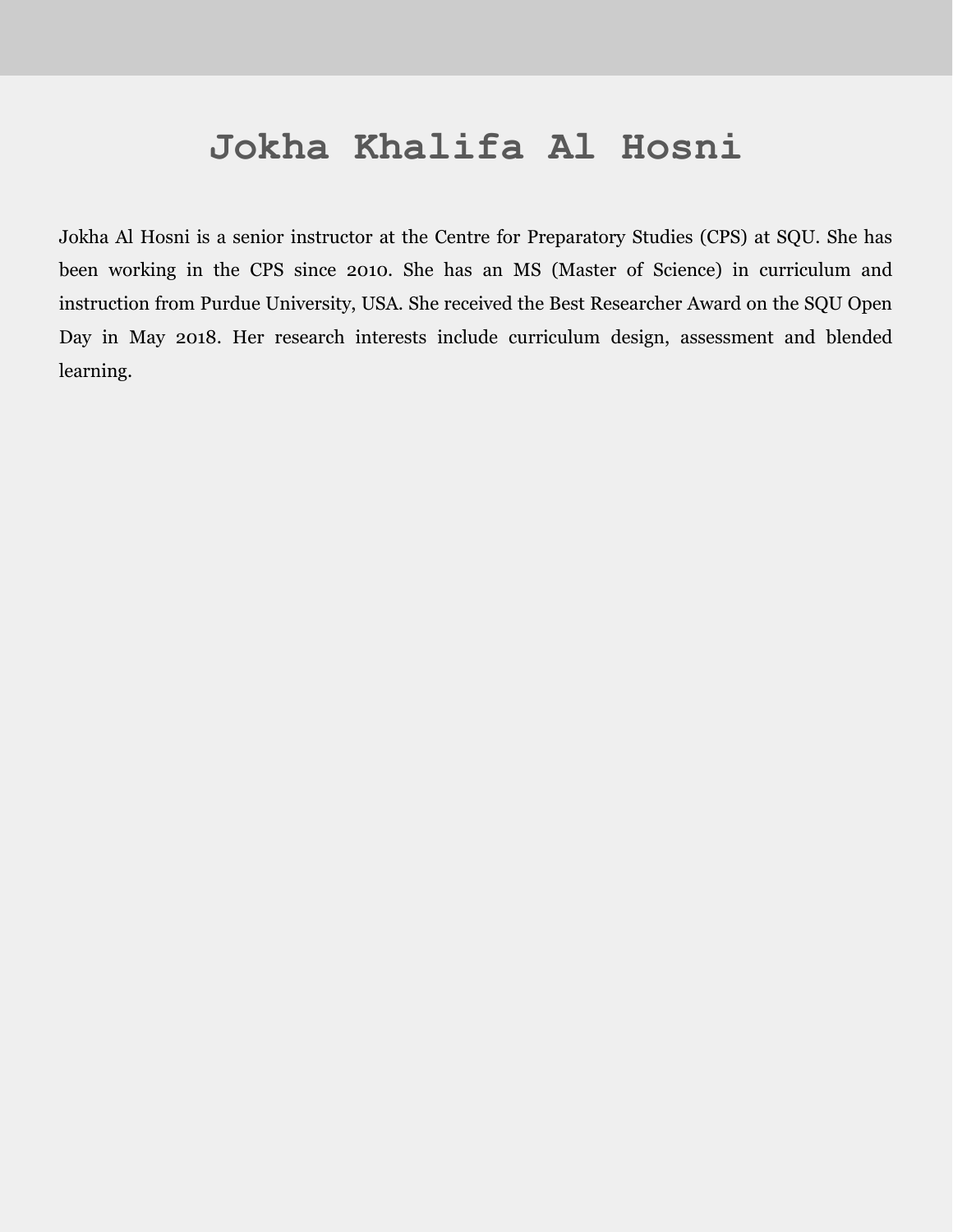- Al Hosni, J. & Al Dhahli, W. (2021). Undergraduate Students' Attitudes towards Online Language Classes during the Covid-19 Pandemic: Are Students Thriving or Surviving? Journal of English Language Teaching and Applied Linguistics, 3 (10), 16-31
- Al Hosni, J. (2017). New Perspective on Portfolios in EFL Classrooms: Portfolio as an autobiographical text. Studies in English Language Teaching Journal, 5 (4), 771-780, SCHOLINK INC.
- Al Hosni, J. (2017). No-hands up Approach in ELT: Thumps up or down? Humanising Language Teaching, 19 (6)
- Al Dhahli, W. & Al Hosni, J. (2016). The Use of Office Hours in the English Foundation Program: Teachers' and Students' Perceptions. Language Centre Forum 2016, 73-81
- Al Hosni, J. (2016). The Power of Image in English Language Teaching. Journal of Teaching English for Specific and Academic Purposes, 4 (1), 229-235
- Al Hosni, J. (2015). Attention Span in ESL College Freshmen Classrooms: Revisiting Class Activities and Gender as Determinants. Proceedings from: 8th International `Conference of Education, Research and Innovation. Saville, Spain: iated Digital Library
- Al Hosni, J. K. (2015). Globalization and the Linguistic Imperialism of the English Language. Arab World English Journal (AWEJ), 6, (1), 298-308
- Al Hosni, J. & Al Rawahi, A. (2015). Once upon a Time in the Language Classroom: The Digital Storytelling Era. Language Centre Forum 2015, 31-39
- Al Hosni, J. (2013). ESL Online Courses: A New Space for Redefining Social Identities. INTESOL Journal, 10 (1), 28-38